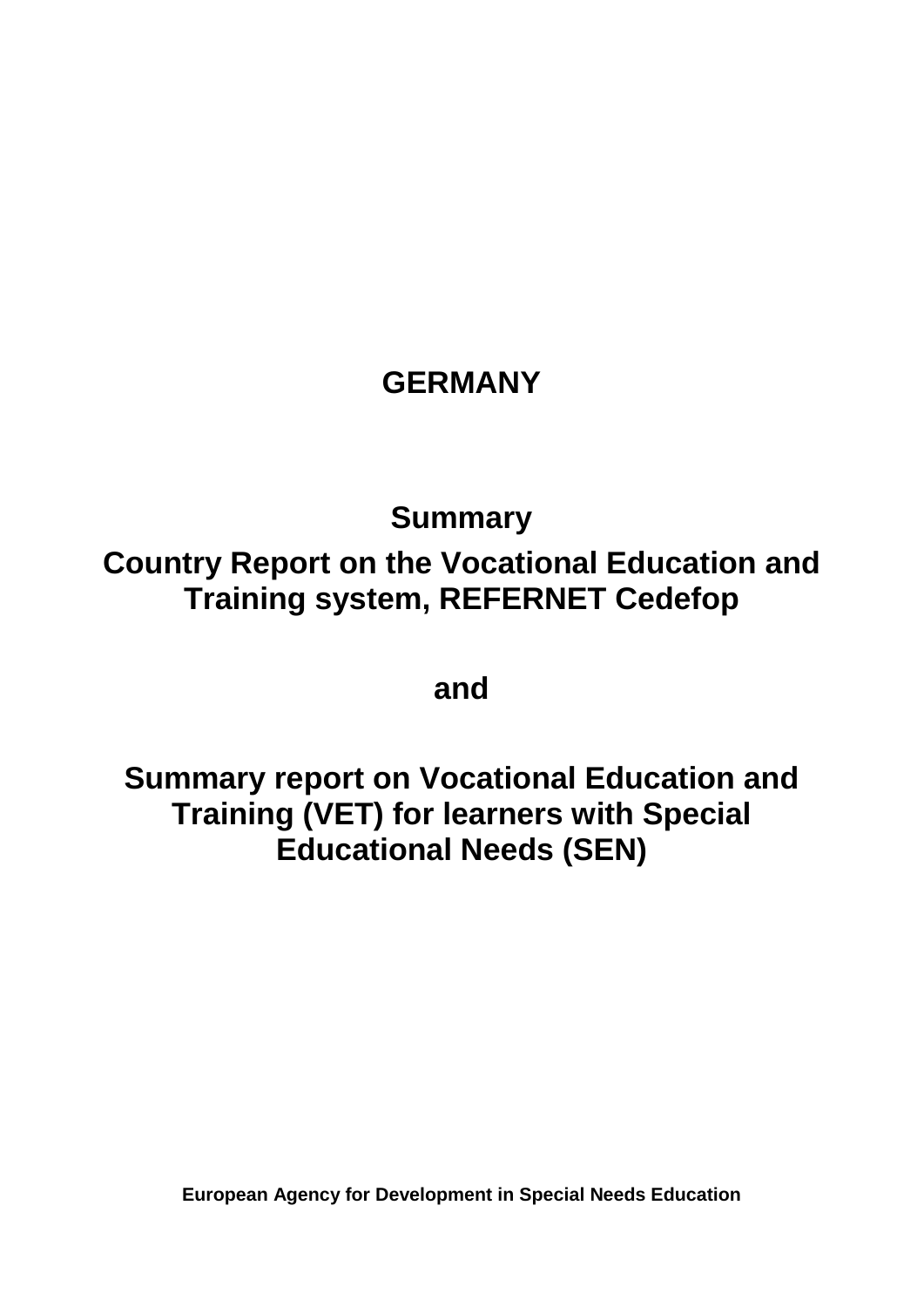# $\mathbf{a}^{\mathbf{t}}$

| <b>CONTENTS</b>                                                                                                                                                                                                                                                                                                                                                                                                                                                                                                                                                                                                  |
|------------------------------------------------------------------------------------------------------------------------------------------------------------------------------------------------------------------------------------------------------------------------------------------------------------------------------------------------------------------------------------------------------------------------------------------------------------------------------------------------------------------------------------------------------------------------------------------------------------------|
|                                                                                                                                                                                                                                                                                                                                                                                                                                                                                                                                                                                                                  |
|                                                                                                                                                                                                                                                                                                                                                                                                                                                                                                                                                                                                                  |
|                                                                                                                                                                                                                                                                                                                                                                                                                                                                                                                                                                                                                  |
| 1.3 Objectives and priorities of the national policy development areas of VET5                                                                                                                                                                                                                                                                                                                                                                                                                                                                                                                                   |
|                                                                                                                                                                                                                                                                                                                                                                                                                                                                                                                                                                                                                  |
|                                                                                                                                                                                                                                                                                                                                                                                                                                                                                                                                                                                                                  |
|                                                                                                                                                                                                                                                                                                                                                                                                                                                                                                                                                                                                                  |
|                                                                                                                                                                                                                                                                                                                                                                                                                                                                                                                                                                                                                  |
| 1.8 Guidance and counselling for learning, career and employment 7                                                                                                                                                                                                                                                                                                                                                                                                                                                                                                                                               |
|                                                                                                                                                                                                                                                                                                                                                                                                                                                                                                                                                                                                                  |
|                                                                                                                                                                                                                                                                                                                                                                                                                                                                                                                                                                                                                  |
| 2. VOCATIONAL EDUCATION AND TRAINING (VET) FOR LEARNERS WITH SPECIAL                                                                                                                                                                                                                                                                                                                                                                                                                                                                                                                                             |
|                                                                                                                                                                                                                                                                                                                                                                                                                                                                                                                                                                                                                  |
| 2.2.1 IVET system options for SEN learners: lower and upper secondary levels,<br>2.2.3 The curricula of VET programmes, the assessment procedures, types of<br>qualifications and assessment criteria (e.g. flexibility on curricula composition and                                                                                                                                                                                                                                                                                                                                                             |
| 2.3.1 Strategies and practices used to match the local labour market needs with the<br>skills acquired by learners in the course of the VET programmes11                                                                                                                                                                                                                                                                                                                                                                                                                                                         |
| 2.4 Data (relating to learners with SEN aged between 14 and 25 years old and enrolled in<br>VET programmes in the academic year 2010/2011 and relating to their transition to<br>2.4.1 Data on the number of learners with SEN aged between 14 and 25 years old who<br>2.4.2 Data on how many of these learners are enrolled in mainstream VET programmes,<br>how many are enrolled in special units within mainstream VET settings and how many<br>2.4.3 Data on the number and percentage of learners with SEN aged between 14 and<br>25 who are enrolled in VET programmes, in comparison with the number and |
| percentage of the general youth population of the same age enrolled in VET                                                                                                                                                                                                                                                                                                                                                                                                                                                                                                                                       |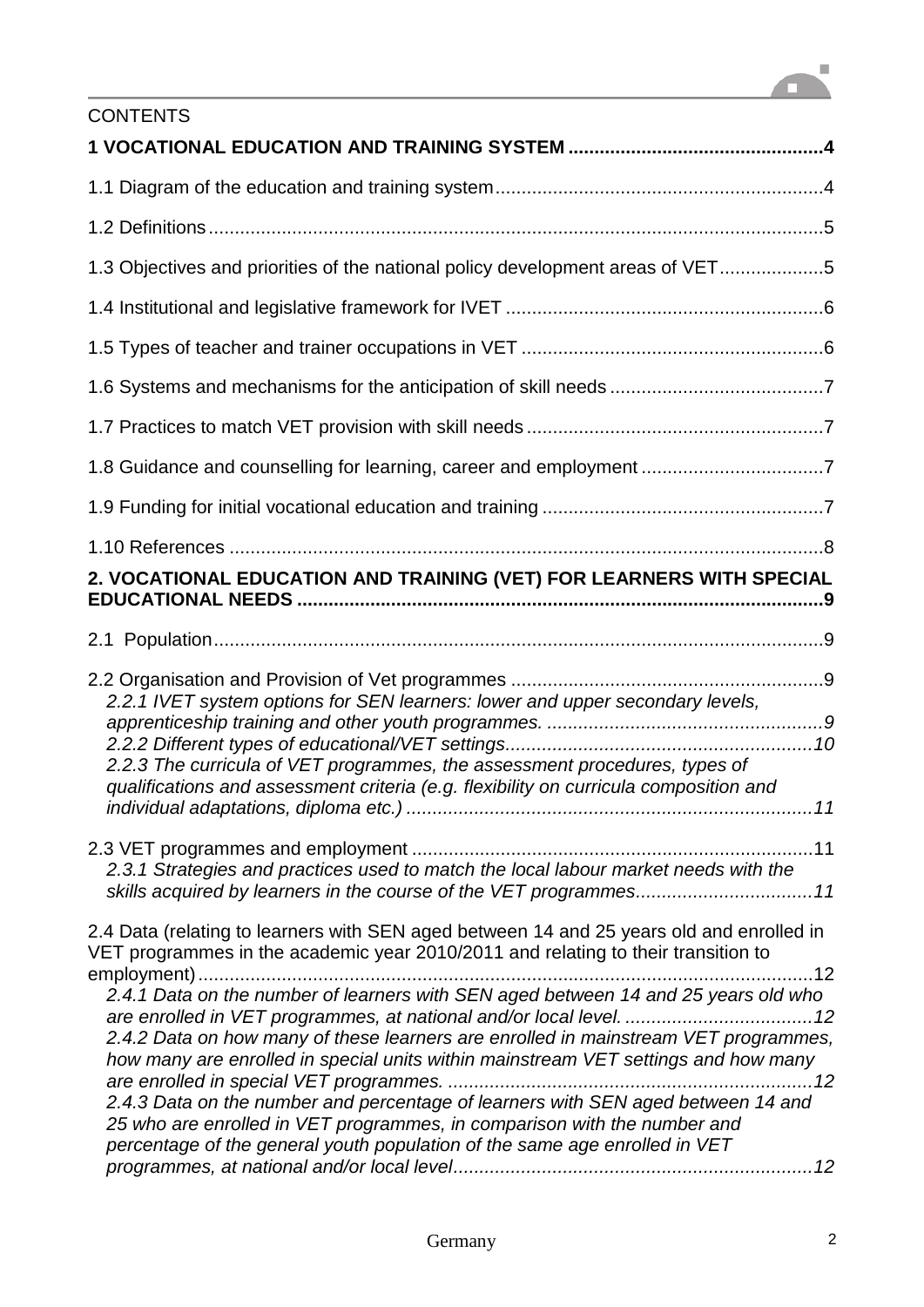

| 2.4.4 Brief definition and explanation of "drop out". Data concerning the drop out rate of<br>learners with SEN aged between 14 and 25 who are enrolled in VET programmes, in<br>comparison with the drop out rate of the general youth population, at national and/or |  |
|------------------------------------------------------------------------------------------------------------------------------------------------------------------------------------------------------------------------------------------------------------------------|--|
| 2.4.5 Data on the transition rate of learners with SEN from VET to employment in<br>comparison with the transition rate of the general youth population from VET to                                                                                                    |  |
|                                                                                                                                                                                                                                                                        |  |
|                                                                                                                                                                                                                                                                        |  |
| 2.5.2 Main objectives and priorities of the national/regional policy relating to VET for<br>2.5.3 Roles and responsibilities within the institutional framework 13<br>2.5.4 The actors involved in improving standards and evaluating the VET programmes               |  |
|                                                                                                                                                                                                                                                                        |  |
| 2.6.1 Information on the VET staff (teachers, trainers, career counsellors, transition<br>2.6.2 Information on the careers/employment guidance and counselling services offered                                                                                        |  |
|                                                                                                                                                                                                                                                                        |  |
|                                                                                                                                                                                                                                                                        |  |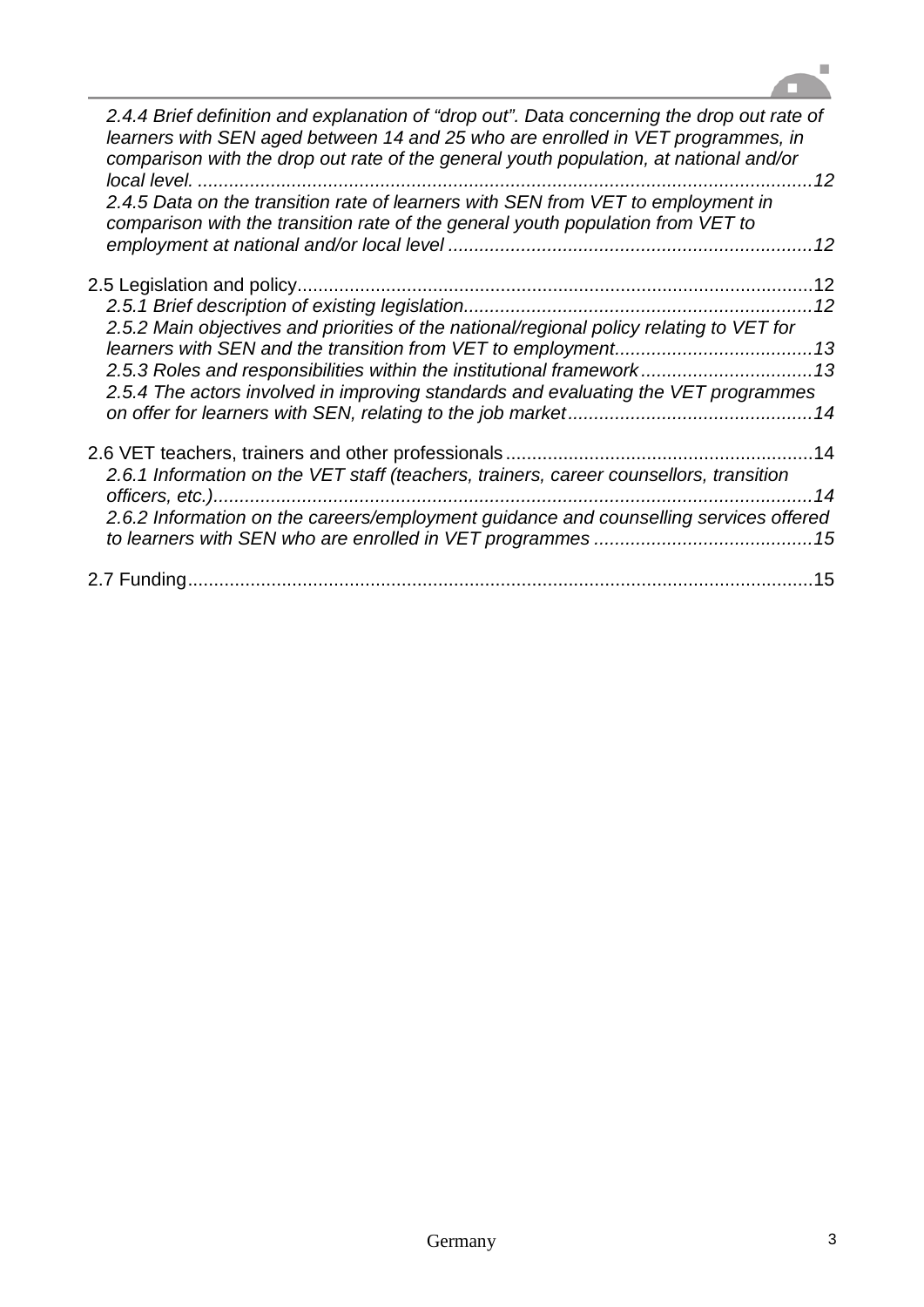#### **1 VOCATIONAL EDUCATION AND TRAINING SYSTEM**

#### **1.1 Diagram of the education and training system**



ш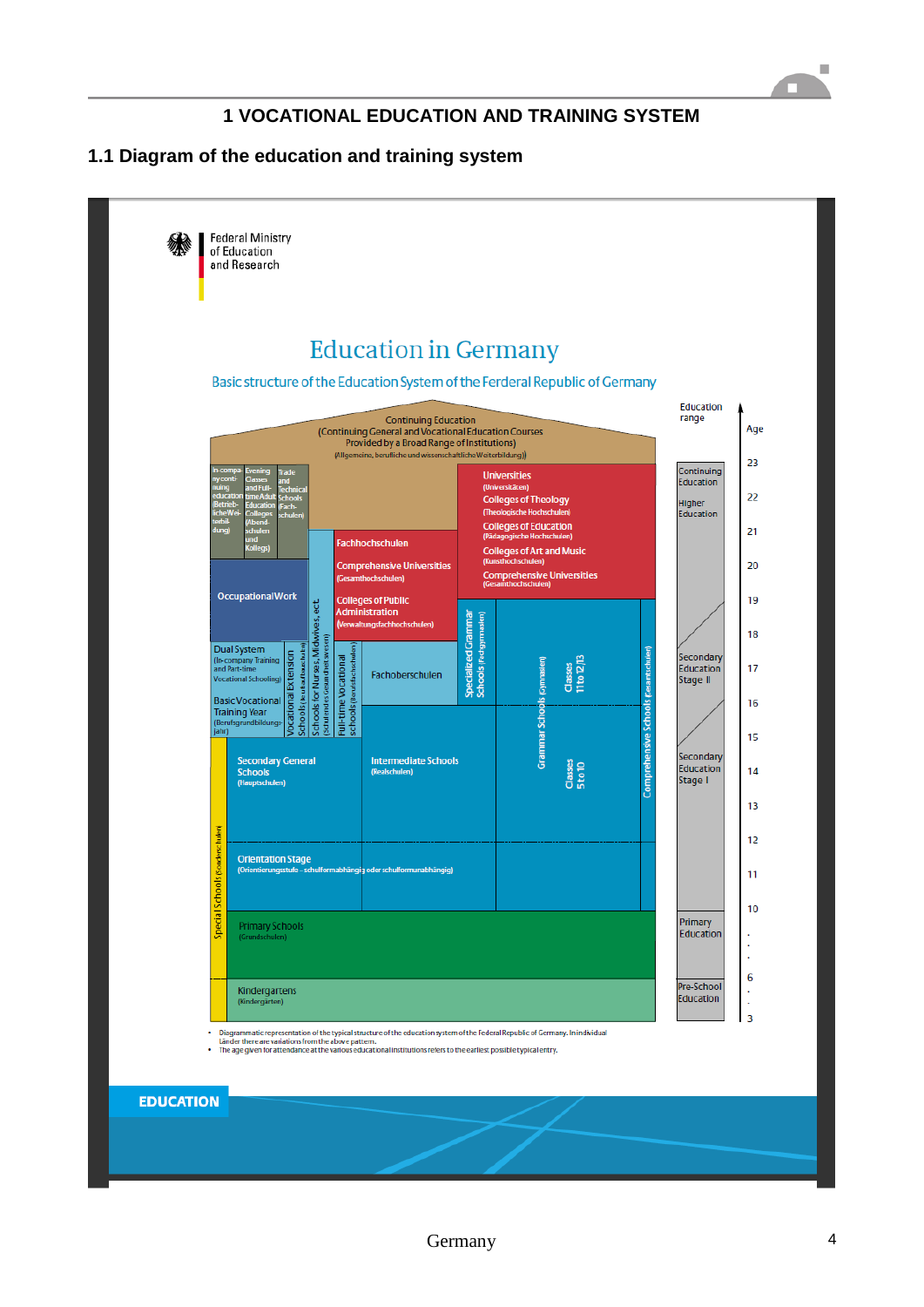#### **1.2 Definitions**

#### **Pre-Vocational or Pre-Technical Education (Berufsausbildungsvorbereitung)**

Education which is mainly designed to introduce participants to the world of work and to prepare them for entry into vocational or technical education programmes. Successful completion of such programmes does not yet lead to a labour-market relevant vocational or technical qualification. For a programme to be considered as pre-vocational or pretechnical education, at least 25 per cent of its content has to be vocational or technical.

#### **Vocational and Technical Education (Berufsbildung)**

Education which is mainly designed to lead participants to acquire the practical skills, know-how and understanding necessary for employment in a particular occupation or trade or class of occupations or trades Successful completion of such programmes leads to a labour-market relevant vocational qualification recognized by the competent authorities in the country in which it is obtained.

#### **Initial Vocational Education and Training (IVET) (Berufsausbildung)**

Initial vocational education and training (IVET) is defined as training undertaken typically after full-time compulsory education to promote the acquisition of the necessary knowledge, skills and competences for entry to an occupation or group of occupation. It can be undertaken purely within a school-based and/or workbased environment. It includes apprenticeship training.

#### **School-Based Programmes (Vollzeitschulische Berufsbildung)**

In school-based programmes instruction takes place (either partly or exclusively) in educational institutions. These include special training centres for vocational education run by public or private authorities or enterprise-based special training centres if these qualify as educational institutions. These programmes can have an on-the-job training component, i.e. a component of some practical experience at the workplace.

#### **Alternance Training - Alternierende Ausbildung**

Training carried out at two places of learning, i.e. at upper secondary education establishments (Berufsschulen) or institutions at tertiary level (Berufsakademien, Fachhochschulen) and in companies. Trainees either attend the two places of learning alternately or simultaneously.

#### **1.3 Objectives and priorities of the national policy development areas of VET**

Training under the dual system is a key element of innovative strength, competitiveness and social cohesion. The **dual system** is the largest provider of education at upper secondary level. In 2008, 64,7% of the school-leavers from general education opted for a dual-system apprenticeship. Its relevance to practical work and its closeness to the labour market enable high transfer rates from vocational training to working life and thus ensure that the economy's demand for qualified workers is met. In order to tackle future challenges and to improve the VET system's structure and transition opportunities, the Federal Minister of Education and Research appointed two task forces, the "Innovation Circle on Vocational Education" (*Innovationskreis Berufliche Bildung - IKBB*) and the "Innovation Circle on Continuing Education and Training" (*Innovationskreis Weiterbildung - IKWB*), in spring 2006 to lay foundations for new structures in IVET and CVET.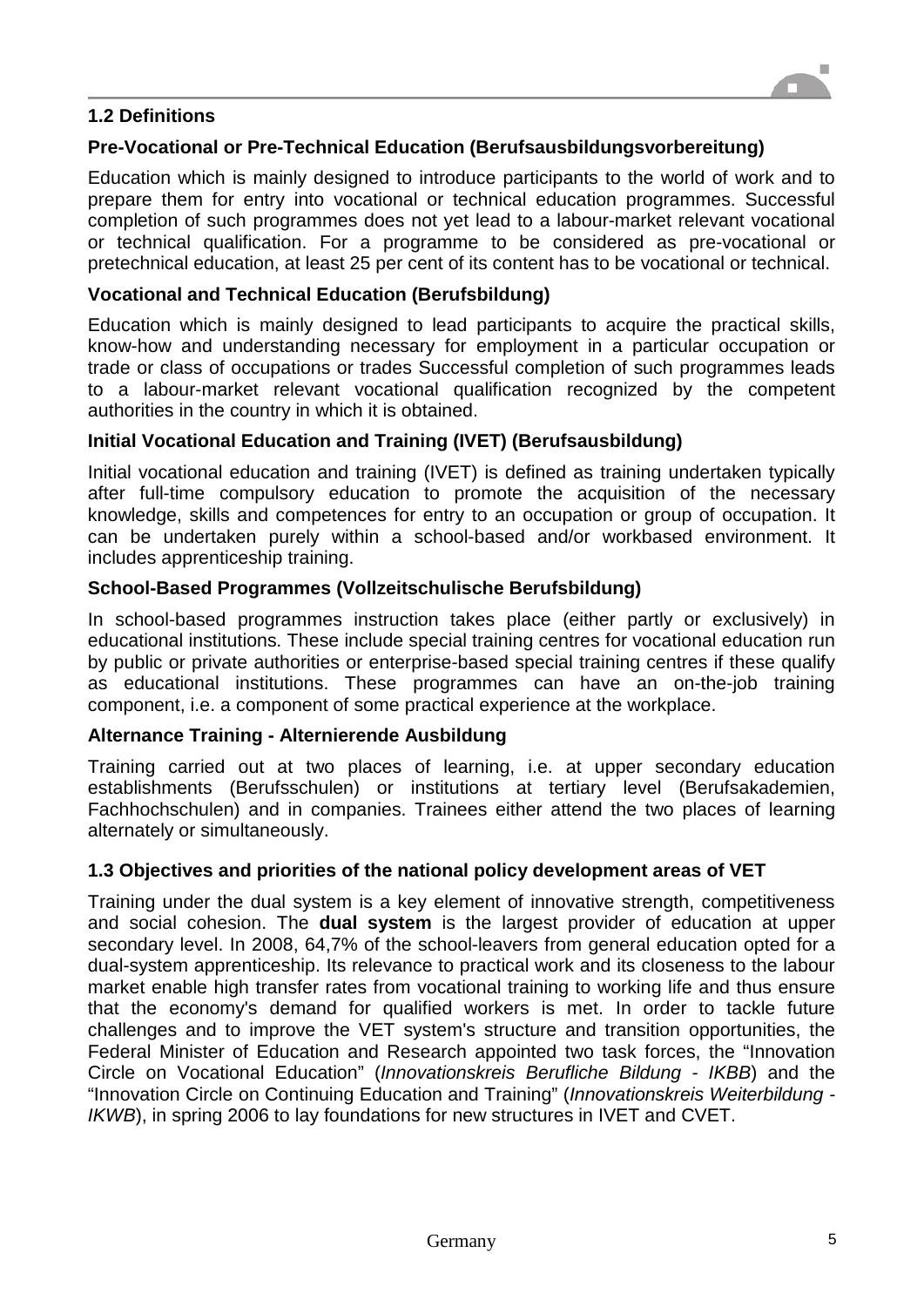

#### **1.4 Institutional and legislative framework for IVET**

**Role of central government** Within the Federal Government, the Federal Ministry of Education and Research (*Bundesministerium für Bildung und Forschung - BMBF*) is responsible for policy, coordination and legislation for: out-of-school vocational training and continuing education; training assistance; the general principles of the higher education system; as well as the expansion and construction of institutions of higher education. The Federal Ministry of Economics and Technology (*Bundesministerium für Wirtschaft und Technologie - BMWi*) or the otherwise competent ministry may publicly recognise training occupations via statutory instrument and may issue training regulations for training occupations by agreement with the *BMBF*.

**Role of regional/local government** The Constitution (*Grundgesetz*) provides that competence for school education lies with the *Länder* Ministries of Education and Cultural Affairs.

**Role of social partners** The main feature of the German VET system is the close partnership between employers, trade unions and the government. Social dialogue and codetermination are important for the acceptance of reforms

**Policies** Initial training in enterprises is regulated by a series of federal Laws and regulations. The most significant framework conditions are the free choice and practice of an occupation, as provided for in the Constitution (*Grundgesetz*: Article 12 (1)) and Federal Government competence for legislation for out-of-school vocational training (Article 72 (1), (2) and Article 74 (1)). *Länder* legislation forms the legal basis for school education, including vocational schools and the few private schools. Article 7 (1) in conjunction with Article 30 and Articles 70 to 75 of the Constitution confers legislative competence in these areas on the *Länder*.

#### **1.5 Types of teacher and trainer occupations in VET**

Teachers at vocational schools are responsible for the theoretical part of vocational training. They teach part-time courses in their subject fields and assess student (apprentice) performance. Experienced teachers may be promoted to become *Fachleiter*  (senior teachers) in their subjects where they can also take part in school management and develop the curriculum within the boundaries provided by the *Länder* authorities. IVET teachers can be divided into two groups:

1. **Teachers for classes in vocational schools/vocational schoolteachers** (teachers giving theory and general job-related lessons): These teachers provide young people with the necessary subject-specific theoretical knowledge and with in-depth and extended general education in the context of their future occupation. They teach both vocational subjects (e.g. metalworking techniques, electrical engineering, home economics, healthcare) and general subjects (e.g. German, English, mathematics, politics, physics).

2. **Teachers teaching vocational practice** (practical skills teachers (*Werklehrer* or *Fachlehrer* in some *Länder*) e.g. in school workshops, builder's training yards, business training offices, school kitchens, laboratories, demonstration workshops):

Their task is to provide young people undergoing in-company training with subject specific practical teaching. They teach in industrial/technical and home economics schools and, in some *Länder*, also in business schools. In vocational schools (industrial/technical schools), state-examined technicians or certified masters are used to teach vocational practice. In home economics schools, specialised teachers teach home economics and crafts. In business schools, specialised teachers are trained to teach word processing and office management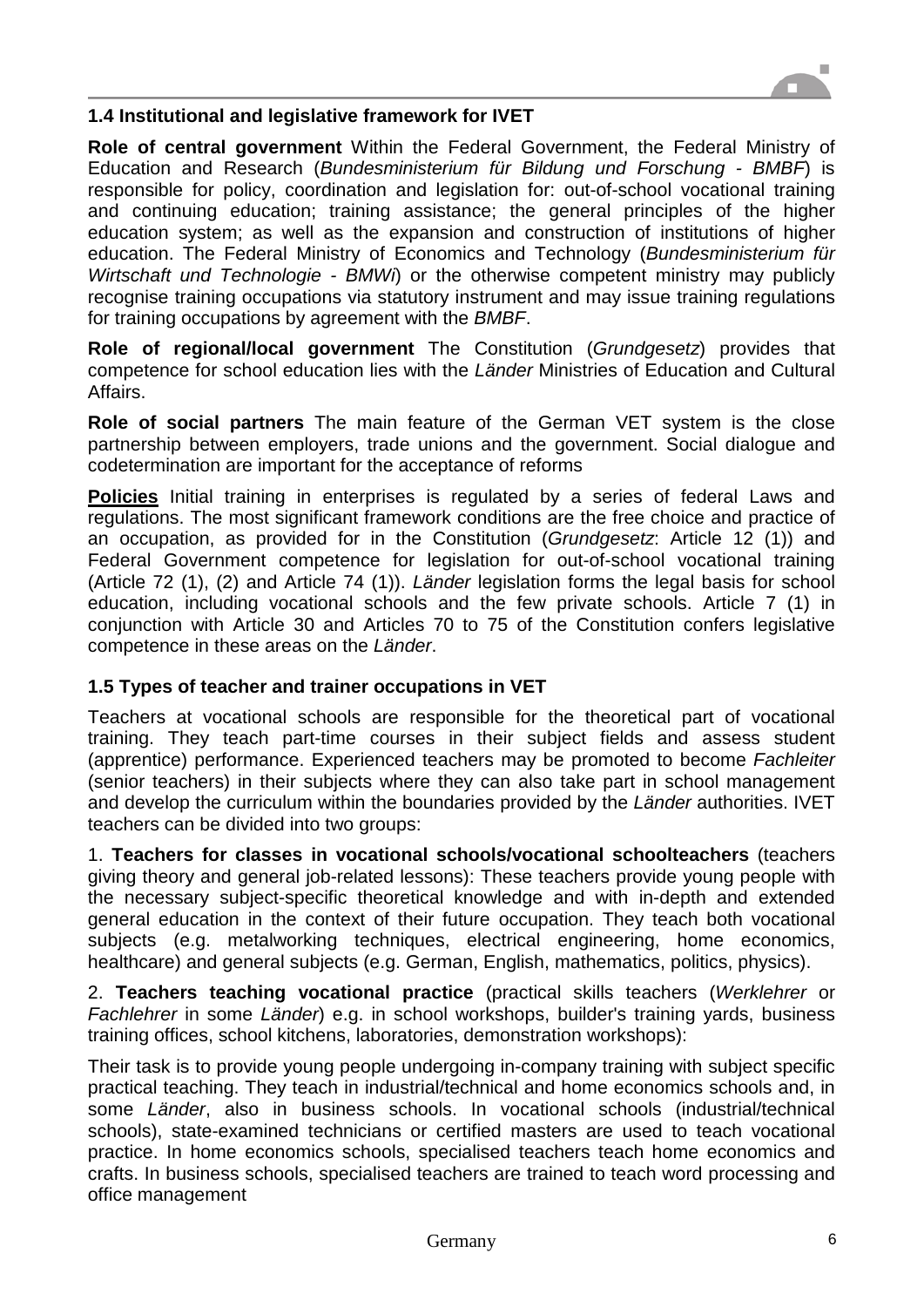#### 3. **IVET trainers**

In Germany, the designation 'trainer' is used in association with in-company training as an umbrella term. Trainers instruct trainees as their main or secondary job. In small or medium-sized enterprises with few trainees, training is often the trainer's secondary job.

#### **1.6 Systems and mechanisms for the anticipation of skill needs**

The research network "Early Identification of Skills Needs in the Network" (*FreQueNz*). It includes several research institutions, an education organisation, the Federal Institute for Vocational Education and Training (*BIBB*), the German Confederation of Trade Unions (*DGB*) and the German Employers' Organisation for Vocational Training (*KWB*). The aim of *FreQueNz* is the timely identification of future skills needs and their evaluation in respect of their impact on VET. The emphasis is on recording changes in the market to enable a more rapid reaction to occupational skills trends. The task is to use these requirements to derive or develop models for future skills and occupational profiles.

#### **1.7 Practices to match VET provision with skill needs**

Close cooperation between the social partners (employers' organisations, trade unions and employee's organisations) and the government is more or less a core element of the German VET system. Social dialogue and co-determination are vitally important means of ensuring the acceptance of reforms in the VET sector. As a rule, the initiative for updating the occupational profile of a training occupation or for developing an entirely new occupation comes from trade associations, employers' associations, trade unions or the Federal Institute for Vocational Education and Training (BIBB).

#### **1.8 Guidance and counselling for learning, career and employment**

Guidance and counselling provision in Germany is embedded both in the overall employment strategy as well as in the educational sector and the lifelong learning strategy. Guidance and counselling services in the educational sector mainly focuses on career education in school, advice on educational career paths or individual learning difficulties. It is part of the school's and higher education institution's responsibilities. The service varies between the Länder and the single institutions. Very recently career education, work preparation and initiatives to ease the transition from school to work have been paid much more attention due to the high unemployment risk of school drop outs and students with poor school performance. Apart from this mainstream guidance provision there are special services for persons with disabilities, for persons with migrant background and in the youth sector for disadvantaged youth who have dropped out of the educational and employment sector

#### **1.9 Funding for initial vocational education and training**

The school-based element of dual vocational training is financed by *Land* and *local authority* public funds. The *Länder* bear the costs of internal school affairs (e.g. supervision of schools, implementing curricula, teacher training, teachers' pay), and local authorities are responsible for financing external school affairs (e.g. construction, maintenance and renovation of school buildings, ongoing management, procurement of teaching and learning resources). Training in a full-time vocational school outside the dual system and special measures to promote VET, such as *Land* programmes to create additional training places, are financed out of *Land* budgets. The way in which research and development is funded means that the highest pro-capita spend of the federal states is in the tertiary sector. In view of the lack of apprentice training places in enterprises, central government also finances various programmes designed to create additional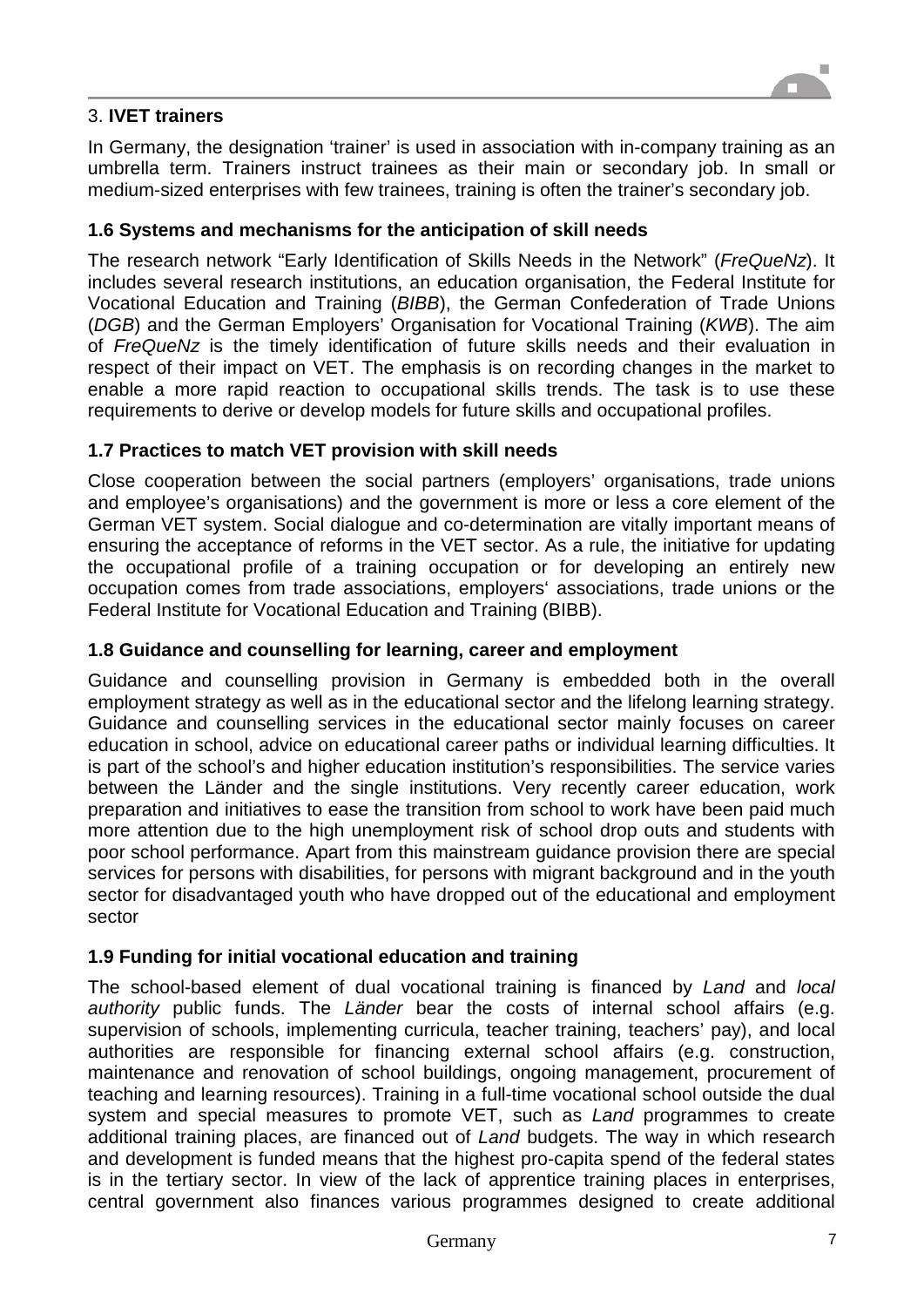

places and to improve incompany training conditions. An example of this is 'JOBSTARTER - Für die Zukunft ausbilden' (training for the future), launched in 2006 by the Federal Ministry of Education and Research (*BMBF*) to promote innovation and structural development in VET.

Inter-company vocational training centres (*überbetriebliche Berufsbildungsstätten - ÜBS*), in which supplementary instruction of trainees takes place on behalf of SMEs, are funded by mixed financing - subsidies from the Federal Agency for Employment, central government (capital grants from *BMBF* resources) and the *Länder* are added to the resources of the body responsible.

The financing of coherent training structures (*Ausbildungsverbünde*) depends on their organisational form. In the 'lead enterprise with partner enterprises' model, the lead enterprise normally finances remuneration of training, while the partner enterprises bear the personnel, plant and equipment costs that arise in their area of responsibility. In the 'training to order' model, in principle each party to the contract can provide training services against reimbursement of costs, but in practice SMEs usually finance the training services contracted out to a large enterprise with a training workshop.

The Federal Employment Agency (BA) is also involved in financing training. In certain cases it gives young people a grant for vocational training or for pre-vocational training measures. As a new instrument to support apprenticeship places for young people who have left school one year or more previously and have since been applying for apprenticeships without success ("repeat applicants"), the training bonus (Ausbildungsbonus) was adopted in June 2008. It can be claimed by companies that conclude apprenticeship contracts with repeat applicants requiring special support.

In addition, the vocational training of disadvantaged young people and the training and vocational rehabilitation of disabled persons are also subsidised from BA funds.

#### **1.10 References**

Hippach-Schneider, Ute., Toth, Bernadette ., and Schober Karen (2009): VET in Europe. Country Report Germany. Report within the Framework of ReferNet. Cedefop.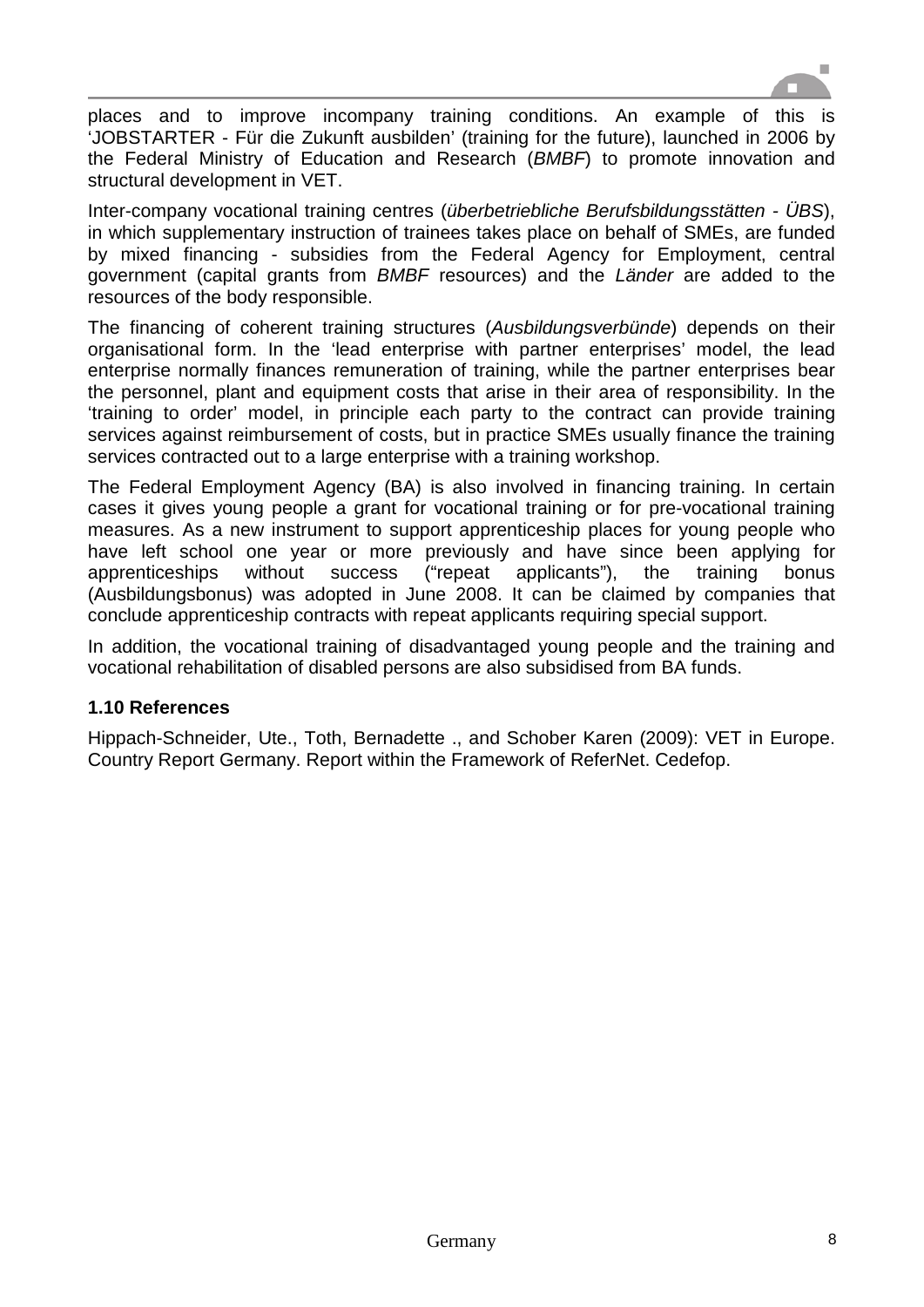

#### **2. VOCATIONAL EDUCATION AND TRAINING (VET) FOR LEARNERS WITH SPECIAL EDUCATIONAL NEEDS**

#### **2.1 Population**

#### **Legal Definition of SEN**

The current definition of special educational needs means specific support for disabled pupils. The area of 'special needs education' in the Federal Republic of Germany, with respect to all its organisational aspects, refers to special needs exclusively within the context of disability.

Pupils who experience problems as a result of certain disabilities and/or are in need of additional educational support because of difficult circumstances, together with students with temporary learning difficulties (e.g. slow learners, reading and writing difficulties) are supported by a combination of measures of differentiation within the structure of the general support system. Remedial or individual education programmes based on the general structure make support available where a learner experiences difficulties during the learning process. The Federal Republic of Germany has a comprehensive framework of special measures aimed at providing additional advice and support for all types of situations that might arise in daily school life.

Within the context of Germany's ratification of the UN Convention on the Rights of Persons with Disabilities and the Länder equality legislation, the possibility for pupils with SEN to integrate into mainstream school is currently being extended.

NB: the legal definition has to be so wide because of the varying situations and laws across the different Länder.

Source: KMK – Kultusministerkonferenz

#### **2.2 Organisation and Provision of Vet programmes**

*2.2.1 IVET system options for SEN learners: lower and upper secondary levels, apprenticeship training and other youth programmes.* 

According to the joint report of the Federation and Länder *Bildung in Deutschland 2010*  (Education in Germany 2010), 34 per cent of all new entrants to the vocational education and training system in 2008 had previously completed pre-vocational courses in a transitional system. The many different courses on offer within the transitional system have a common characteristic, in that they do not provide a vocational qualification. Instead they endeavour to improve the trainability of individuals, as well as sometimes enabling participants to obtain a general education qualification. The primary transitional system course providers are *Berufsfachschulen,* which do not award a vocational qualification, *Berufsschulen,* offering courses for pupils with no training contract, the *Berufsvorbereitungsjahr* at school (a year of pre-vocational training), the *Berufsgrundbildungsjahr* at school (i.e. basic vocational training year), the Federal Employment Agency (*Bundesagentur für Arbeit*) and the Federal Government's special programme for entry-level qualification at the workplace, which provides funding for workexperience placements of between six and twelve months as preparation for apprenticeships.

Attendance at *Berufsfachschulen,* which do not award full vocational qualifications, can nevertheless, under certain conditions, be counted towards a period of formal training required for a recognised occupation and lead to the award of a general education qualification. The *Berufsvorbereitungsjahr* at school and the *Berufsgrundbildungsjahr* at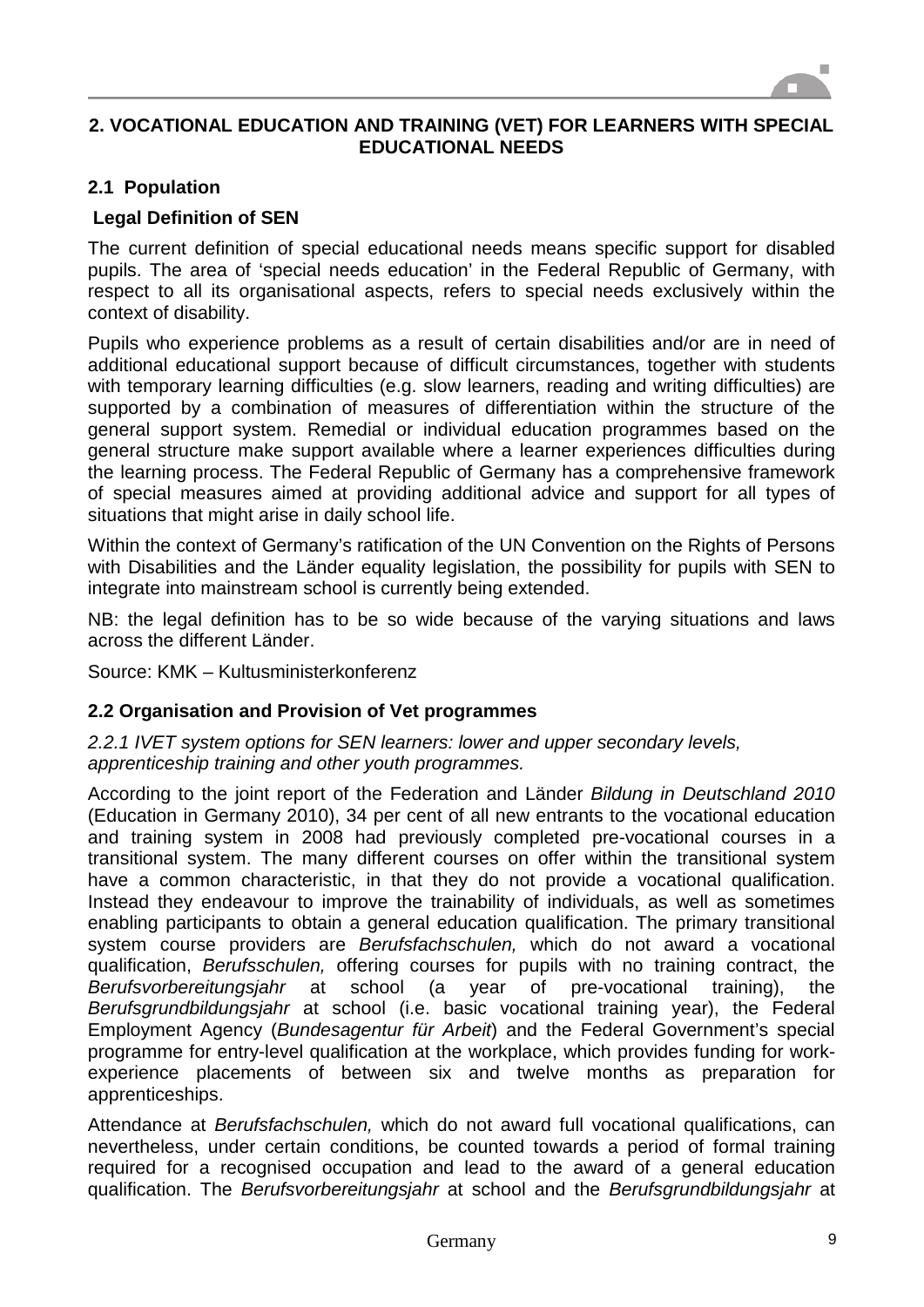

school enable young people, as a rule, to obtain a *Hauptschulabschluss*. The *Berufsgrundbildungsjahr* at school can, moreover, also be counted towards the period of formal training required for a recognised occupation. Young people with social disadvantages, learning difficulties or disabilities, as well as young people with migrant backgrounds and an inadequate command of German, all need special assistance in order to commence and successfully complete a course of training. There are various possibilities for achieving this. Disadvantaged young people can, for example, attend a

*Berufsvorbereitungsjahr* at school (a year of pre-vocational training) aimed at preparing them for the requirements of in-company vocational training. In this context, the Standing

Conference of the Ministers of Education and Cultural Affairs (KMK) has passed recommendations on measures that should be in place in vocational schools for young people requiring particular support in the acquisition of professional qualifications, owing to learning difficulties.

Alternatively, the disadvantaged young people can be supported by the Federal Employment Agency within the meaning of the Social Security Code III (*Sozialgesetzbuch III*). These programmes are designed to provide preparation for vocational training to young people who have been unable to secure a training place, to provide parallel training assistance to young people who are currently undergoing in-company training, or to provide young people in institutions outside the school sector with vocational training. German courses are offered to help young people with migrant backgrounds.

Companies can convey training-relevant basic knowledge, as well as initial vocational incompany experience, to disadvantaged or less competitive young people by means of individual preparatory training courses, thereby introducing them to in-company vocational training.

Copyright © 2012 Ständige Konferenz der Kultusminister der Länder in der Bundesrepublik Deutschland (KMK)

There is no data available disaggregated by disability or recorded at national level.

#### *2.2.2 Different types of educational/VET settings*

All the above mentioned options exist in Germany.

Young people with special educational needs can attend mainstream vocational schools provided that the required special educational assistance, practical support and physical environment are guaranteed. Sometimes special education teachers provide support at *Förderschulen* and at mainstream schools that cater for young people with special educational needs, e.g. by providing mobile assistance and advice and cooperative instruction with another teacher in inclusive classes or cooperative classes.

There are special vocational training schools that focus on the following areas of special needs education:

- · education for the blind,
- · education for the deaf,
- · education for the mentally disabled,
- · education for the physically disabled,
- · education for children with learning difficulties,
- · education for those with speech defects,
- · emotional and social development

These schools complement mainstream schools and often work in cooperation with them.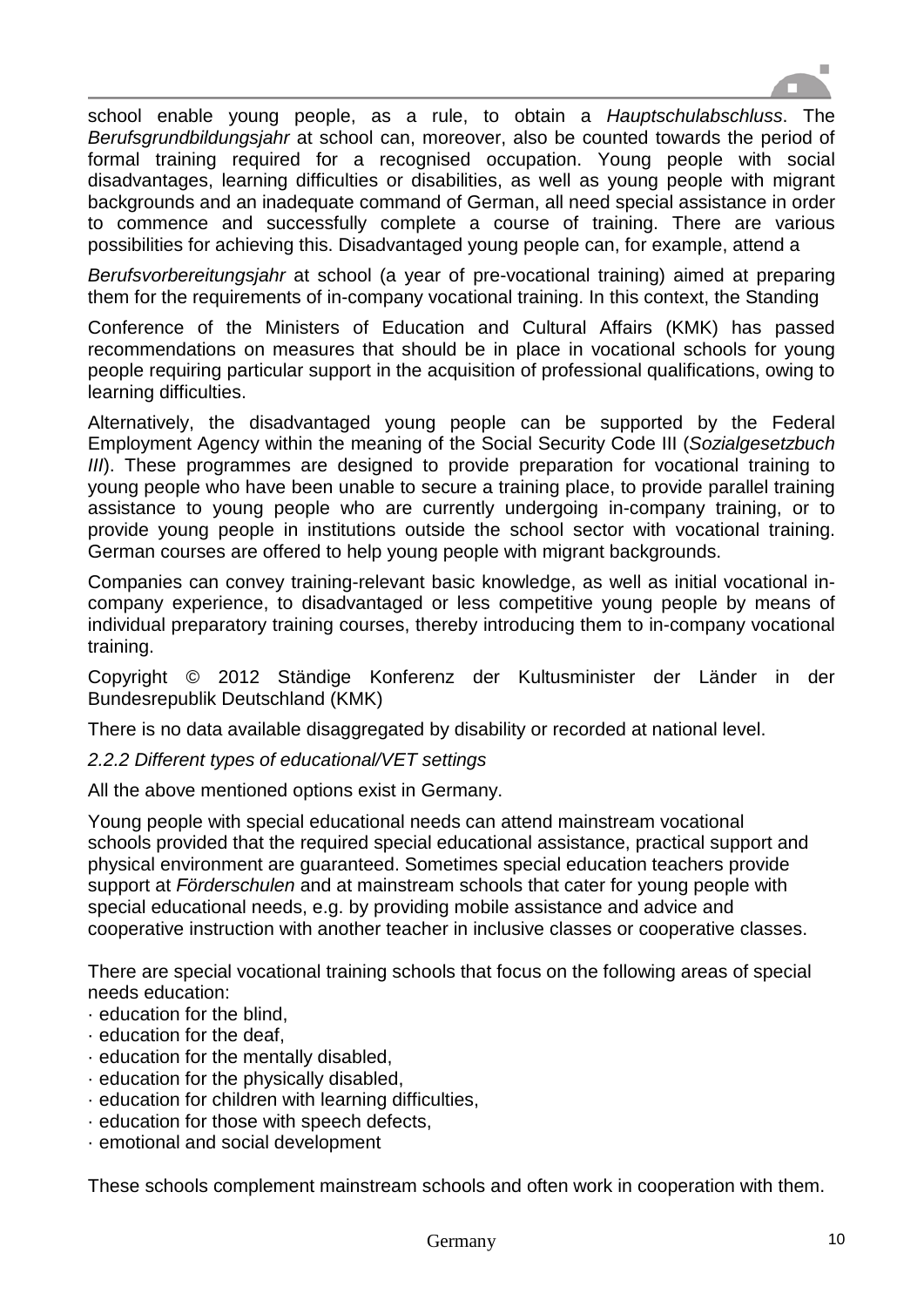

In addition, there are special educational programmes supported by the Federal Employment Agency (*Bundesagentur für Arbeit*) or by private agencies with responsibility for the measures.

*2.2.3 The curricula of VET programmes, the assessment procedures, types of qualifications and assessment criteria (e.g. flexibility on curricula composition and individual adaptations, diploma etc.)*

The aim of special educational support is to enable young people who are either disabled or facing the threat of disability to exercise their right to schooling and education that is tailored to their personal capabilities. They receive support in the form of individual assistance measures so that they can achieve the highest possible level of integration at school and work, participate in society and lead as much of an independent life as possible.

Furthermore, the aim of special educational support at mainstream schools is to promote the integration of disabled people within mainstream education and provide all pupils, irrespective of their physical and mental capabilities, with the opportunity to have a working life.

All special schools work on the basis of curricula that match those of mainstream schools in terms of educational goals, lesson content and performance requirements. In terms of inclusivity, priorities and guidelines provide for individual support and teaching geared to educational standards, whilst incorporating practical and vocational educational content.

In so far as the type of disability or illness allows, *Förderschulen* award the same qualifications as obtained from mainstream schools (*Hauptschulabschluss*, *Mittlerer Schulabschluss*,*Allgemeine Hochschulreife*), provided that instruction was based on the curricula of the respective school type and the educational course was completed successfully. The vocational qualification is sometimes reduced in content, duration and in terms of cognitive demands.

#### **2.3 VET programmes and employment**

*2.3.1 Strategies and practices used to match the local labour market needs with the skills acquired by learners in the course of the VET programmes*

In almost all Länder there is also supra-regional or Land-wide provision for advanced vocational guidance, jointly agreed upon and financed by the relevant ministries and the regional directorates of the Federal Employment Agency.

The advanced vocational guidance at schools providing general education incorporates, inter alia, information on professional fields, exploration of interests, establishment of aptitudes and skills, teaching of decision-making strategies, practical professional experience in companies, and improved reflection on aptitudes, interests and abilities. Systematic skills profiling procedures (e.g. competence analysis, career choice passport [*Berufswahlpass*], skills passport, competence portfolio, *Profilpass* etc) are used in all Länder on an occasional basis or across-the-board for the individual support of pupils.

Moreover, since 2008, the Federation has been promoting vocational guidance measures in inter-company and similar vocational training centres.

Alongside practical testing in vocational training centres, the analysis of potential is also an important component of assisting learners.

The vocational guidance programme is integrated into the *Bildungsketten* (educational links) initiative of the Federal Ministry of Education and Research (*Bundesministerium für*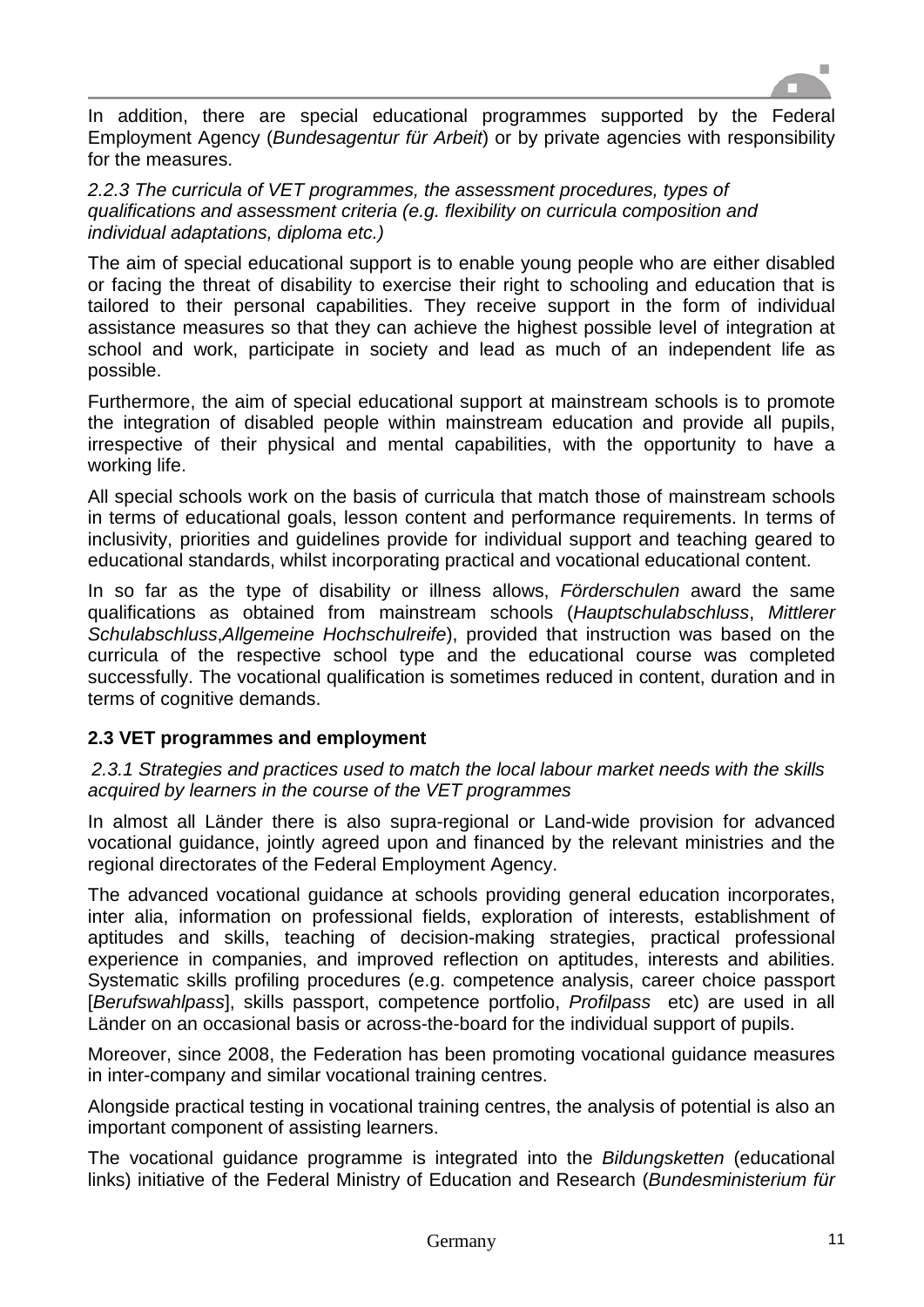![](_page_11_Picture_0.jpeg)

*Bildung und Forschung* – BMBF), which also incorporates the nationwide use of careers advisors who accompany pupils in need of particular support.

Learners with SEN get close individualised support from special vocational rehabilitation counsellors (*Reha-Berater*) employed by the Federal Employment Agency.

#### **2.4 Data (relating to learners with SEN aged between 14 and 25 years old and enrolled in VET programmes in the academic year 2010/2011 and relating to their transition to employment)**

*2.4.1 Data on the number of learners with SEN aged between 14 and 25 years old who are enrolled in VET programmes, at national and/or local level.*

There is no data available disaggregated by disability or recorded at national level.

*2.4.2 Data on how many of these learners are enrolled in mainstream VET programmes, how many are enrolled in special units within mainstream VET settings and how many are enrolled in special VET programmes.*

There is no data available disaggregated by disability or recorded at national level.

*2.4.3 Data on the number and percentage of learners with SEN aged between 14 and 25 who are enrolled in VET programmes, in comparison with the number and percentage of the general youth population of the same age enrolled in VET programmes, at national and/or local level*

There is no data available disaggregated by disability or recorded at national level.

*2.4.4 Brief definition and explanation of "drop out". Data concerning the drop out rate of learners with SEN aged between 14 and 25 who are enrolled in VET programmes, in comparison with the drop out rate of the general youth population, at national and/or local level.*

There is no data available disaggregated by disability or recorded at national level.

*2.4.5 Data on the transition rate of learners with SEN from VET to employment in comparison with the transition rate of the general youth population from VET to employment at national and/or local level*

There is no data available disaggregated by disability or recorded at national level.

#### **2.5 Legislation and policy**

*2.5.1 Brief description of existing legislation*

The UN Convention on the Rights of Persons with Disabilities was incorporated by the Federal Government through a National Action Plan.

In addition to this signal of commitment, the main laws regulating the provision of VET for SEN can be found in the German Social Code Book.

The right of disabled children to education and training appropriate to their needs is enshrined in the Basic Law (*Grundgesetz*, Art. 3), in equality legislation, in Book

Twelve of the Social Code (*Sozialgesetzbuch XII – Sozialhilfe –*) and in the Länder constitutions. More detailed provisions are set out in the various education legislation of the Länder.

The United Nations Convention on the Rights of Persons with Disabilities entered into force in Germany in March 2009. The Federation and the Länder have thereby undertaken to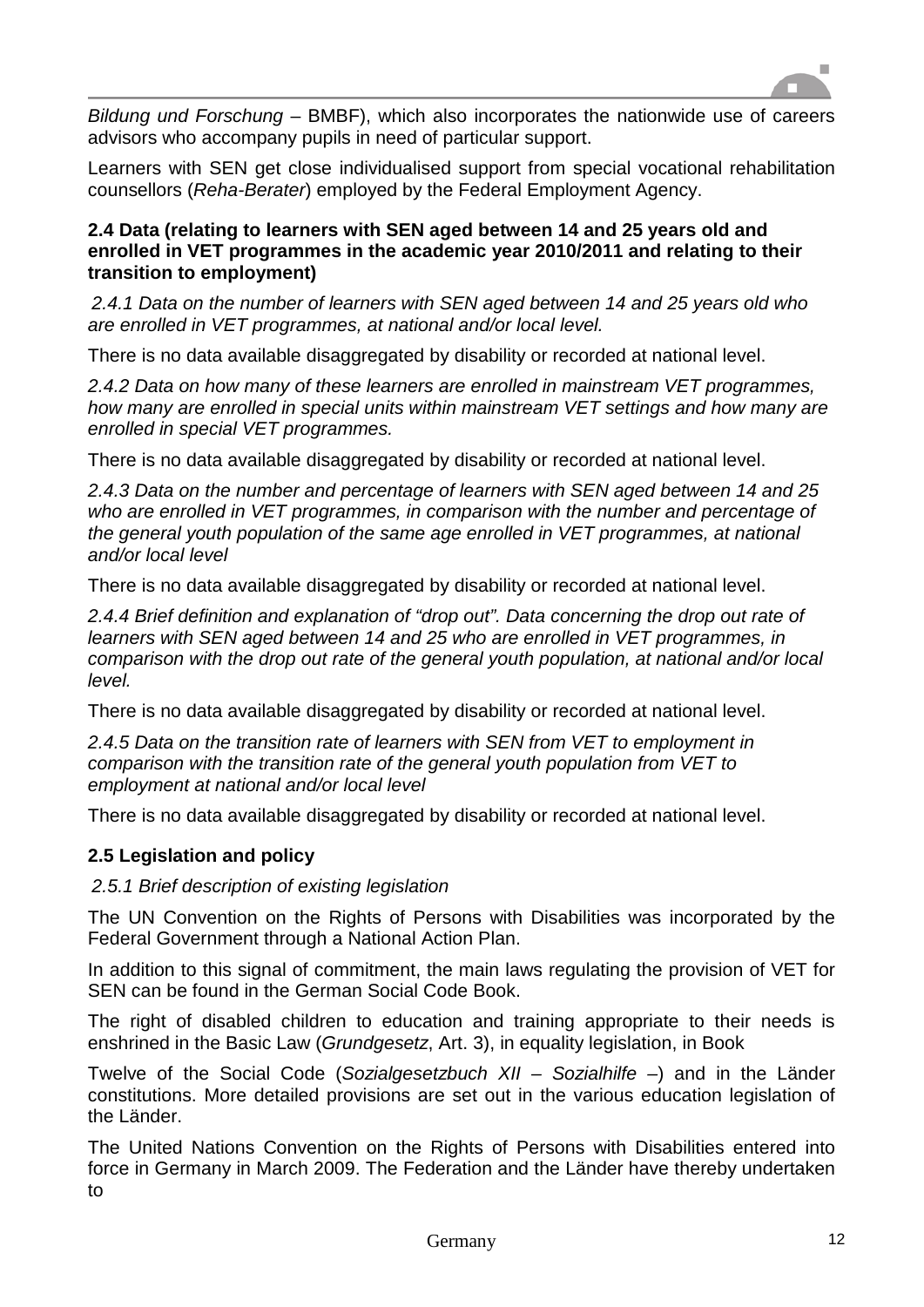- guarantee the human rights of persons with disabilities;
- prevent discrimination against persons with disabilities; and
- · take appropriate legislative, administrative and other measures

to achieve the objectives of the Convention.

The development and organisation of special education in the Länder was harmonised through several resolutions adopted by the Standing Conference of the Ministers of Education and Cultural Affairs of the Länder (*Kultusministerkonferenz* – KMK) and particularly though Recommendations on the Organisation of Special Schools (*Empfehlung zur Ordnung des Sonderschulwesens*, Resolution of March 1972) and recommendations for the individual types of special education. The current situation is documented in the Recommendations on Special Needs Education in the Schools of the Federal Republic of Germany (*Empfehlungen zur sonderpädagogischen Förderung in den Schulen in der Bundesrepublik Deutschland*, Resolution of May 1994). In Spring 2008 the Standing Conference decided to revise the Recommendations in order to take account of, inter alia, the objectives of the UN Convention on the Rights of Persons with Disabilities in the Länder.

#### *2.5.2 Main objectives and priorities of the national/regional policy relating to VET for learners with SEN and the transition from VET to employment*

Within the context of Germany's ratification of the UN Convention on the Rights of Persons with Disabilities and the Länder equality legislation, the possibility for pupils with SEN to integrate into mainstream school is currently being extended. In a resolution of November 2010 on the teaching and legal aspects of the implementation of the UN Convention, the Standing Conference of the Ministers of Education and Cultural Affairs (KMK) found that interaction between general teaching and special teaching is essential to achieving inclusive education. The rate of implementation and the realisation of necessary effective support measures depend on developments at Länder level.

#### *2.5.3 Roles and responsibilities within the institutional framework*

At national level, the responsibility of the Federal Government is complemented by the fundamental responsibility of the Länder for education, science and culture. The Vocational Training Regulations (Ausbildungsordnungen (AO)) and the Vocational Training Act (Berufsbildungsgesetz (BBiG)) are the legal bases of the Federal Government's responsibility, whilst the Länder have competence for vocational training (curricula) provided in schools.

The implementation of VET programmes for learners with SEN involves a difficult and complicated cooperation between a number of actors, as well as the individual differentiation of their roles.

The Ministers of Education and Cultural Affairs of the Länder are responsible for drawing up the curricula. The Rahmenlehrpläne (framework curricula) for vocational instruction at Berufsschulen, on the other hand, are developed by the Länder in the Standing Conference of the Ministers of Education and Cultural Affairs (Kultusministerkonferenz) and decided upon in a coordinated procedure with the agreement of the Federation, employers' associations and unions, on the basis of the Ausbildungsordnungen (training regulations) for on-the-job training. They are structured in accordance with areas of instruction so as to support the acquisition of vocational knowledge, skills and competences. The areas of instruction contain a complex statement of objectives oriented around typical vocational tasks, as well as references and timeframes with regard to content, i.e. references to the duration of the course as well as to the number of lessons.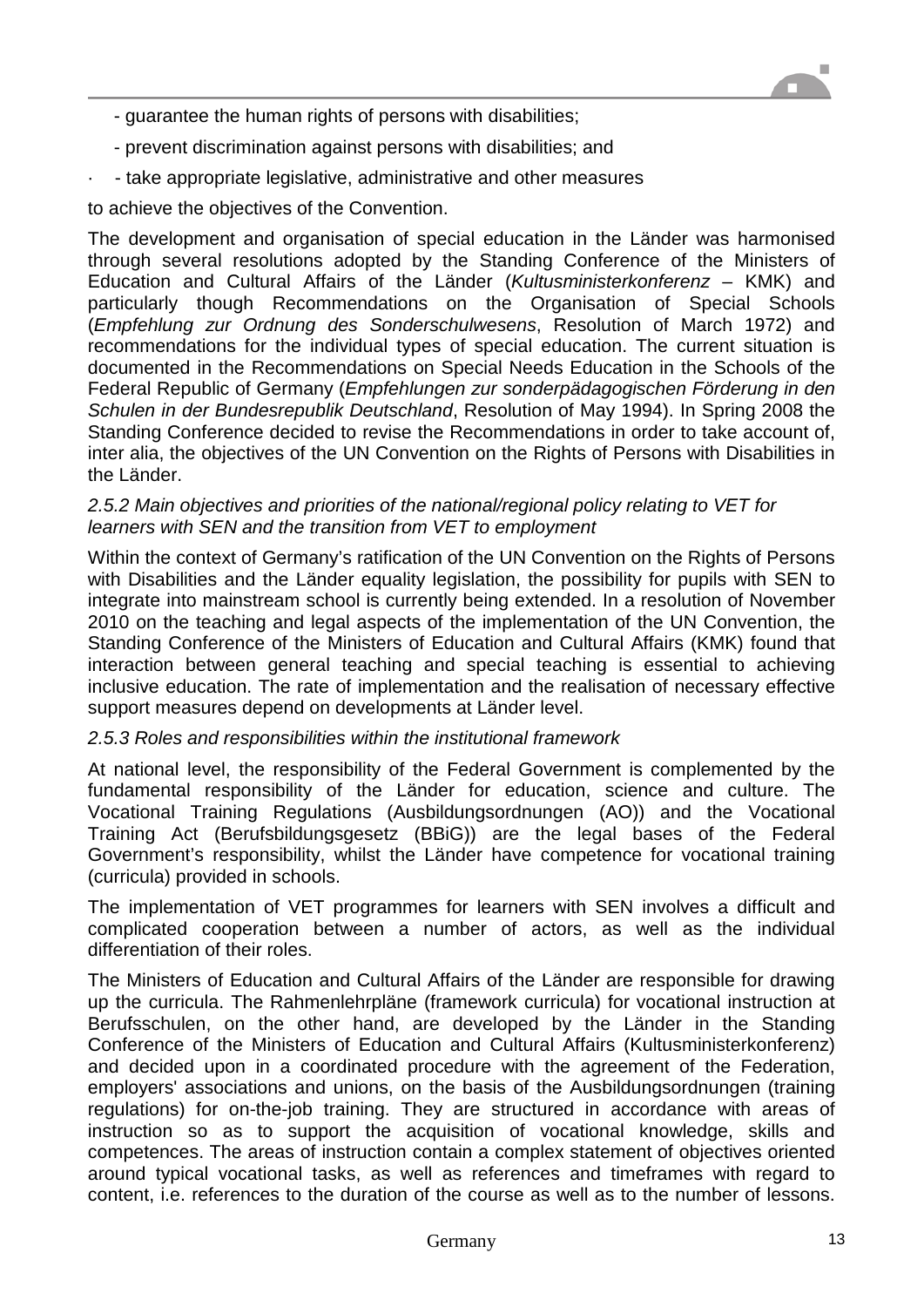![](_page_13_Picture_0.jpeg)

The knowledge, skills and competences to be imparted in on-the job training for professional qualifications are set out in the training regulations. These regulations are issued for all anerkannte Ausbildungsberufe (recognised occupations requiring formal training) by the competent federal ministry with the assistance of the social partners, as well as the Ministries of Education and Cultural Affairs of the Länder. This coordinated procedure for issuance ensures that the training regulations take account of what has been learnt from experiences in the working world and in vocational schools, as well as the results of employment and occupational research and the results of pilot schemes of the Federal Institute of Vocational Education and Training (Bundesinstitut für Berufsbildung – BIBB).

VET programmes for learners with SEN are also subject to these regulations.

*2.5.4 The actors involved in improving standards and evaluating the VET programmes on offer for learners with SEN, relating to the job market*

Quality assurance in in-company vocational training is achieved predominantly through laws, regulations and recommendations of the board of the Federal Institute for Vocational Training (*Bundesinstitut für Berufsbildung*). The Vocational Training Act (*Berufsbildungsgesetz*) places a high value on quality assurance and quality development.

The employment agencies have entrusted external certification bodies with the task of inspecting bodies providing vocational continuing education, as required by the Federal Employment Agency (*Bundesagentur für Arbeit*).

The Institute for Employment Research (*Institut für Arbeitsmarkt- und Bildungsforschung, IAB*) is responsible for data collection and legal evaluation with regard to the German Social Code Books II and III. In close cooperation with the Federal Employment Agency (*Bundesagentur für Arbeit*) and the Federal Ministry of Labour and Social Affairs (*Bundesministerium für Arbeit und Soziales*), the results are incorporated into policies.

The German Youth Institute (*Deutsches Jugendinstitut, DJI*) is Germany´s largest social science research institute, dedicated to the study of children, youth and families. The institute is mainly funded by the Federal Government and the German Länder.

One focus of its research is youth transitions, which includes evaluating programmes for local transition management and carrying out studies on the processes of inclusion and exclusion of young disadvantaged people

There are several other research institutes that, based on their research results, provide expertise and data bases for policy makers and practitioners.

#### **2.6 VET teachers, trainers and other professionals**

*2.6.1 Information on the VET staff (teachers, trainers, career counsellors, transition officers, etc.)* 

The various careers for which teachers are trained correspond to the levels and types of school in the Länder. In view of the resulting large number of different designations for teaching careers, the following two types of teaching careers can be distinguished for VET: Teachers in vocational subjects at upper secondary level or at vocational schools and teachers in special education.

The study of special education incorporates discipline-specific and cross-discipline components taking into account aspects of joint education of pupils with and without *Sonderpädagogischer Förderbedarf* (special educational needs). The discipline-specific components include special educational focuses (blind, deaf, mentally disabled, physically